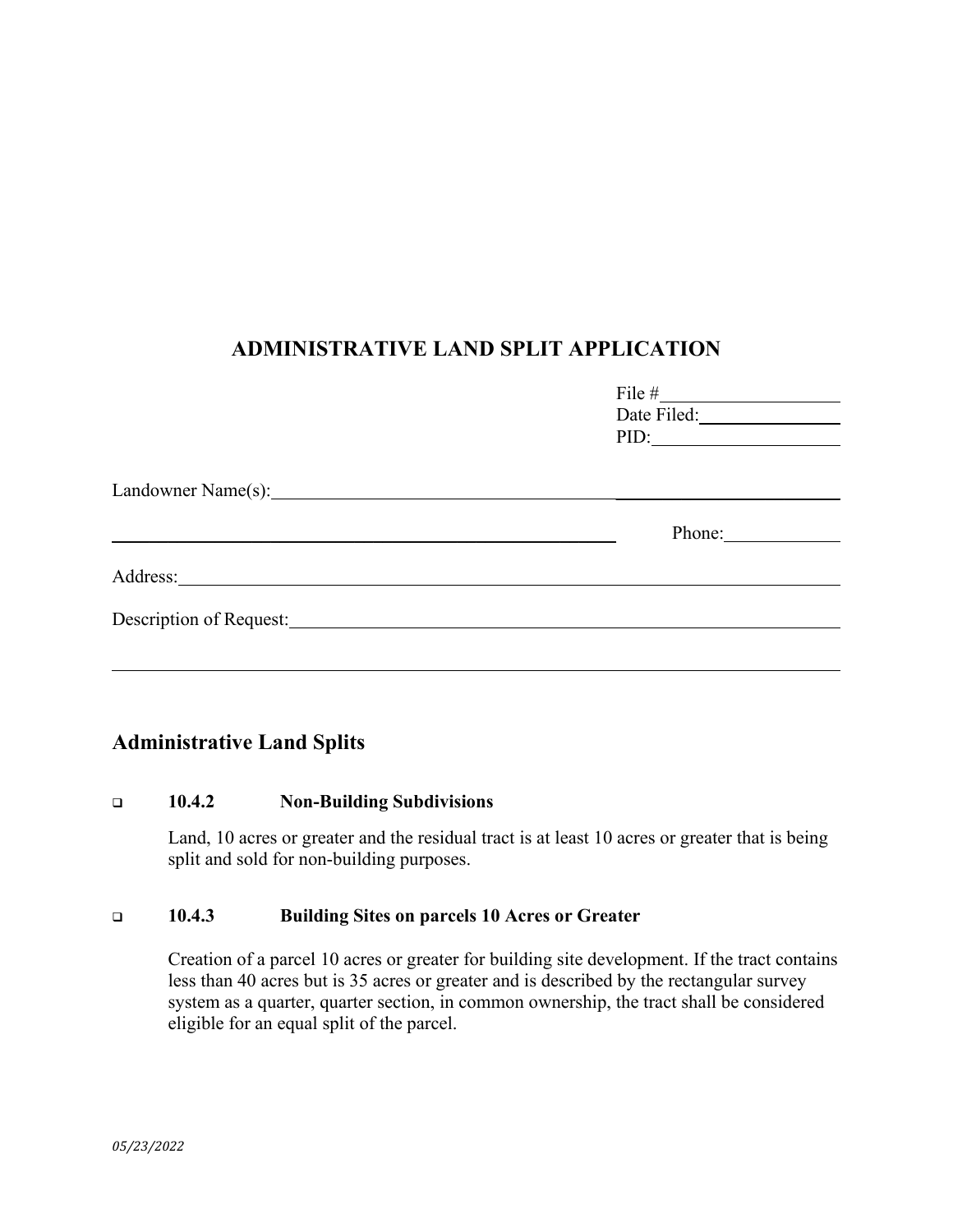# Administrative Land Split Applications

| <b>Site Information</b>         |                                                                     |                                                               |                 |  |
|---------------------------------|---------------------------------------------------------------------|---------------------------------------------------------------|-----------------|--|
|                                 |                                                                     |                                                               |                 |  |
| # of Acres to be split:         |                                                                     |                                                               |                 |  |
|                                 | 2.0 acres dry buildable? Yes/No Req. Width: Req. Depth: Req. Depth: |                                                               |                 |  |
| Landowner's signature           | <u> 1989 - Johann Barnett, fransk politiker (d. 1989)</u>           |                                                               | Date            |  |
| Landowner's signature           |                                                                     |                                                               | Date            |  |
|                                 |                                                                     |                                                               |                 |  |
| Benton County Development Code. | This administrative subdivision approved pursuant Sections          |                                                               | and 10.4 of the |  |
| Zoning Administrator            |                                                                     | Date                                                          |                 |  |
|                                 | Office Use Only                                                     |                                                               |                 |  |
|                                 |                                                                     | Intent of Restriction: PID of Restricted Parcel: 2008. [2013] |                 |  |
|                                 |                                                                     | Deed Restriction Doc#: Date Recorded:                         |                 |  |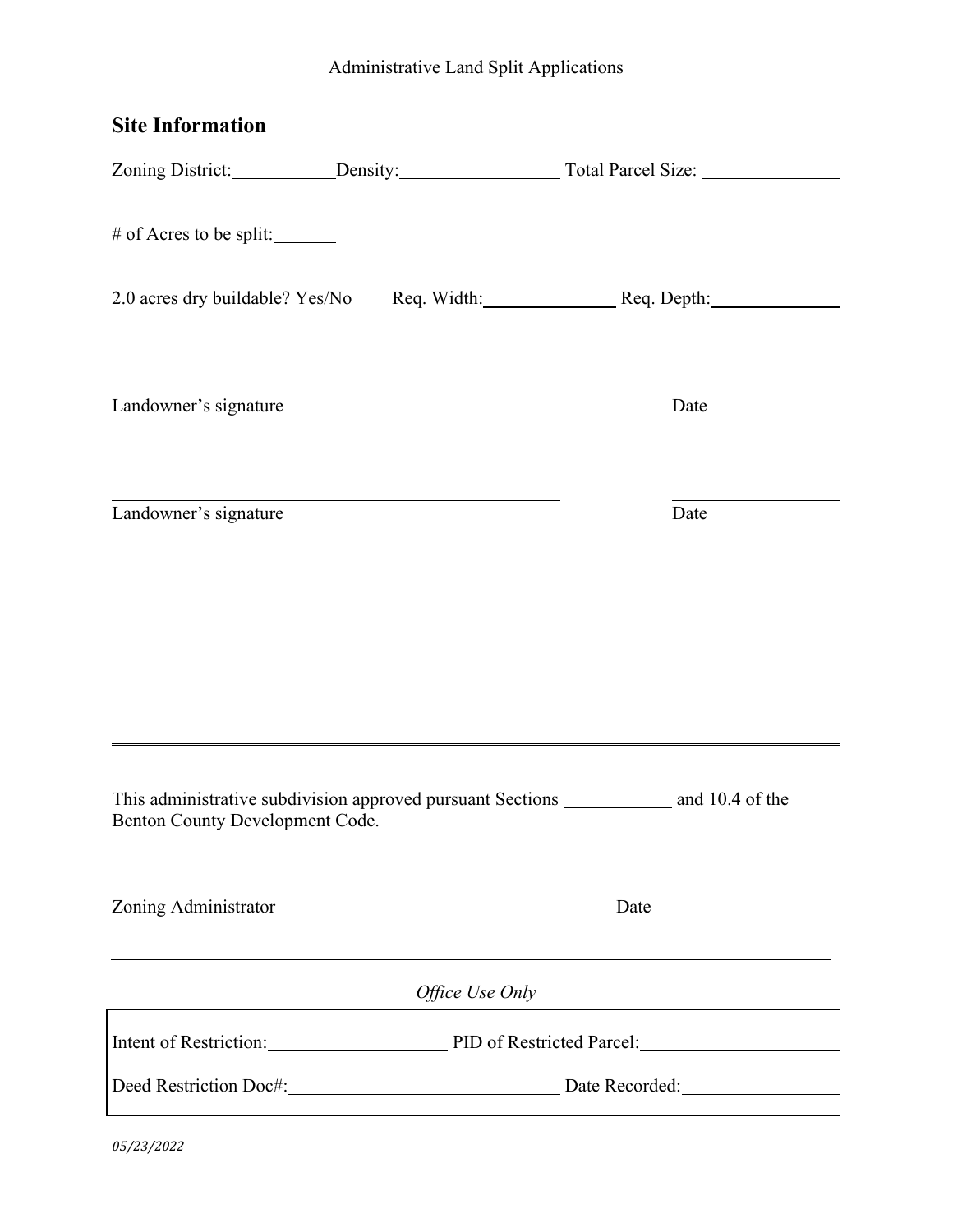The Benton County Zoning Administrator may approve an administrative land split application "in-house" if the following items of information are submitted. The application will not be considered complete until all items are submitted.

- 1. \_\_\_\_\_\_\_ Completed Application signed by all parties with ownership interest.
- 2. \_\_\_\_\_\_\_ Evidence of Ownership (Legal from Abstract, Deed, Tax Statement)
- 3. \_\_\_\_\_\_\_ Survey of the entire parcel (consisting of both the lot created and the residual lot) depicting the existing improvements with distances to the property lines (if within 100 feet of the proposed lot line) and the proposed lots size. The land split can not create a non-compliant lot or structures. (Land splits can not be done between platted lots.)
- 4. \_\_\_\_\_\_\_ One paper copy and a digital copy of a certificate of survey of the entire parcels affected (noting the quarter-quarter lines if less than one quarter-quarter section) and meeting the requirements of Section 10.4 of the Development Code.
- 5. \_\_\_\_\_\_\_ Each newly created lot must be able to support TWO "TYPE I" sewage treatment systems (proved by two soil borings: one for the primary site and one for the secondary site). Existing sewage treatment systems and land splits for agricultural and recreational uses are exempt. Soil verification fee of \$100.00 plus \$50.00 for each additional lot.
- 6. \_\_\_\_\_\_\_ Access approval from the road authority.
- 7. **Example 2 Fee \$150 plus a \$46.00 Recording Fee.**
- 8. Deed restriction for development or density may be required. An additional \$46 recording fee per document is required.
- 9. \_\_\_\_\_\_\_\_\_ Wetland Review (if determined necessary) by a private wetland delineator fee of \$75.00.

### 10. **Auditor/Treasurer's Office:**

Current year & delinquent taxes must be paid in full before new deeds can be recorded. Contact the Auditor/Treasurer's Office to arrange payment.

### 11. **Recorder's Office:**

A quit claim deed or warranty deed must be recorded containing the description of the new parcel before the split will be made. Legal description on the survey and deed must match. **\*\*Do not send property deeds to the Planning & Zoning office with this application. They must be turned into the Recorders Office with the appropriate fees. \*\***

Note: Site visit may be required, and submission of the application grants staff the permission to enter the site. If the landowner would like to be present during the staff review, please make the request in writing. Please note that this will delay the approval process.

*Applicant/Property Owner acknowledges that the above items are required as part of the Administrative Subdivision process.*

**Applicant(s) Date**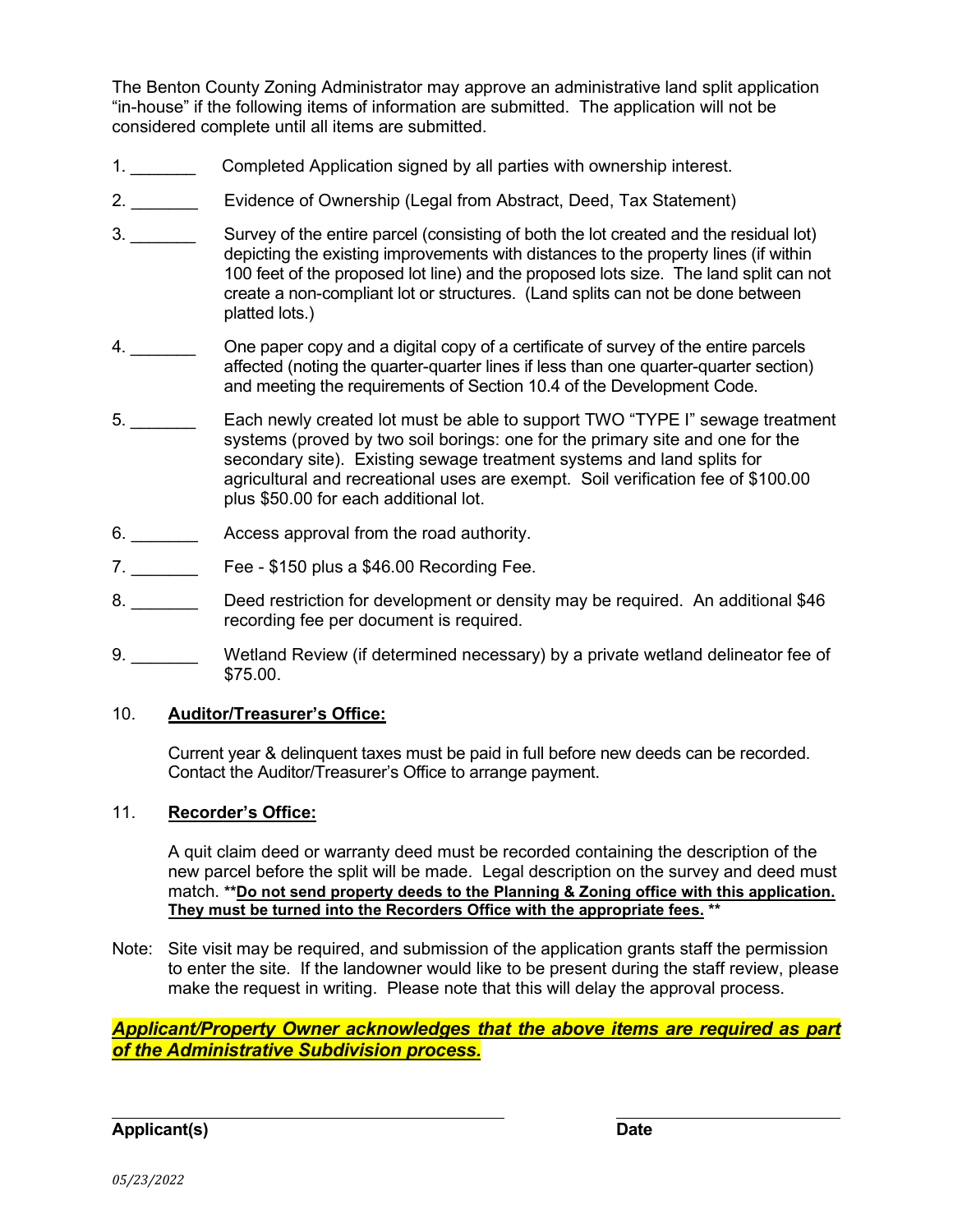### **10.4 Administrative Land Splits**

- 10.4.1 The conveyance of certain parcels of land may be split administratively in any zoning district if the requirements of this section are met. The Department of Development Director shall have the authority to approve administrative land splits. An administrative land split for subsection 10.4.2 through 10.4.5 shall only be approved if the conveyance does not require creation or altering of any public road right-of-way and any parcel created by the land split is in compliance with the minimum standards and residential density of the district in which it is located. The land split shall not result in a lot, parcel, site, division or building which does not meet the minimum requirements of the Development Code for setbacks, size requirements and/or access. An administrative corrective action shall be approved in accordance with subsection 10.4.3 if it had an existing dwelling constructed prior to August 1, 1978. Subdivisions deemed too complicated by the Department of Development Director may be required to be platted.
- 10.4.2 Non-Building Subdivisions

Land, 10 acres or greater and the residual tract is at least 10 acres or greater that is being split and sold for non-building purposes, may be allowed if:

- (A) The area of land subdivided and sold is not intended to be used to construct a structure or create a new tract of land containing an existing structure.
- (B) A deed restriction which shall state that the conveyance is for purposes other than to create a building site unless otherwise provided for in this Ordinance.
- (C) State Law requires that with the creation of any new or residual lot, said lot is capable of supporting 2 Type 1 sewage treatment systems. If the intent of the land split is not for the creation of a building site then sewerability would not be required.
- (D) Parcels that are 10 acres or more will remain restricted until such time the provisions of subsection 10.4.3 are met; or successor ordinance.
- (E) If the tract contains less than 40 acres but is 35 acres or greater and is described by the rectangular survey system as a quarter, quarter section, in common ownership, the tract shall be considered eligible for an equal split of the parcel.
- (F) Parcels that are under 10 acres will remain restricted unless platted pursuant to Sections 10.5, 10.7 or 10.8.

(Ord. #440, adopted 10/20/09)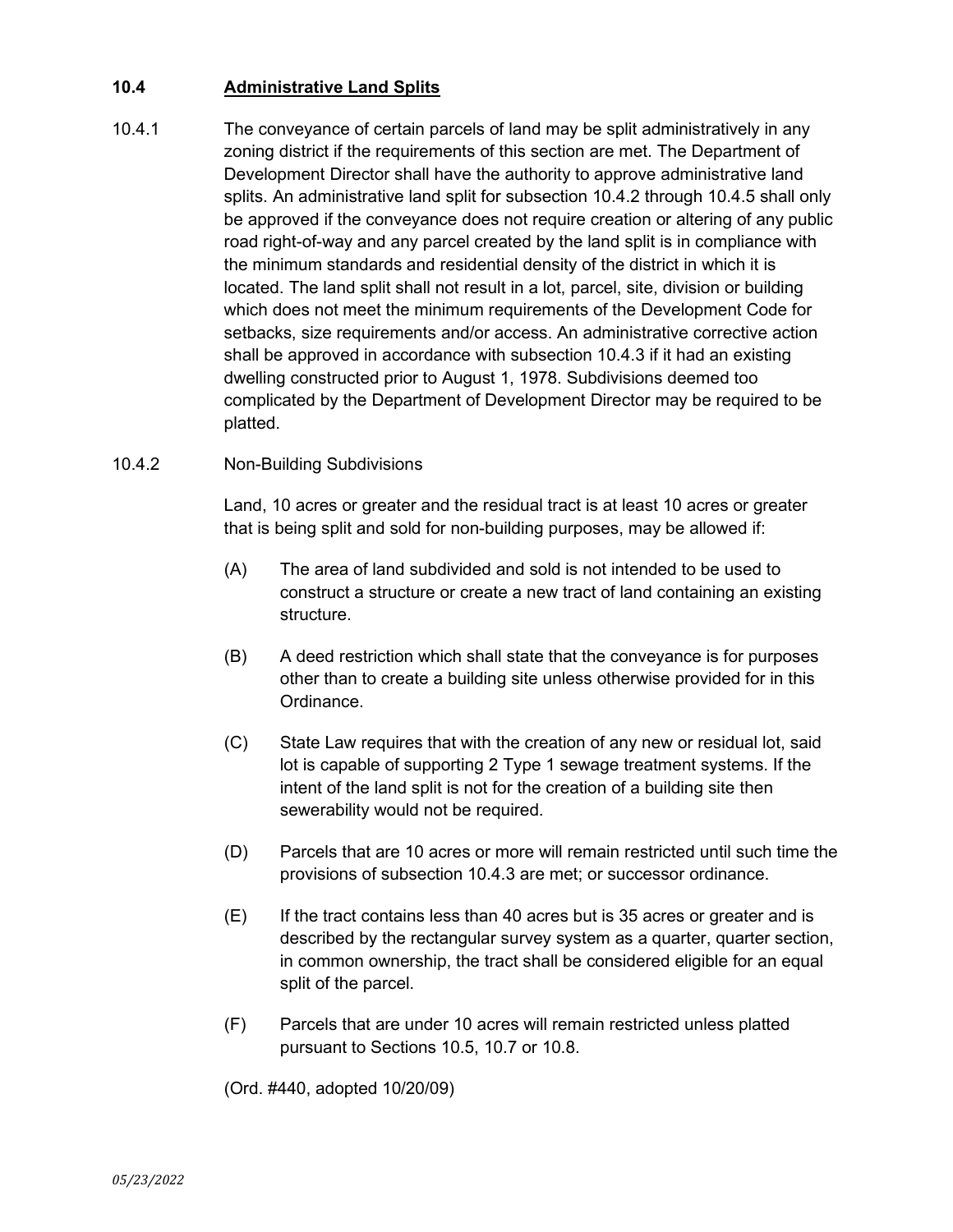#### 10.4.3 Building Sites on parcels 10 Acres or greater

Creation of a parcel 10 acres or greater for building site development. If the tract contains less than 40 acres but is 35 acres or greater and is described by the rectangular survey system as a quarter, quarter section, in common ownership, the tract shall be considered eligible for an equal split of the parcel. In addition to the requirements in subsection 10.4.6(A)(1) through (4) the survey shall include the following:

(Ord. #440, adopted 10/20/09)

- (A) Existing structures and at the discretion of the Department of Development Director impervious surface calculations may be required.
- (B) The location(s) of any animal feedlot within 660 feet of the survey boundary.
- (C) If determined necessary by the Department of Development Director, a copy of a wetland delineation report of delineated wetland boundaries for all wetlands that are on the parcel being split off.
- (D) Floodway, flood fringe and/or general floodplain district boundary
- (E) Shoreland district boundary.
- (F) Soil boring tests shall be required if on-site sewage treatment systems are to be used. Sites must be verified by Department of Development staff. See Section 9.22.
- (G) The minimum principal building setbacks and resulting building lines.
- (H) The location of ingress and egress to and from the proposed subdivision, including prior approval from the proper road authority (City, State, County, Township).

*Sections 10.4.4 and 10.4.5 relate to boundary line corrections and parcel combinations. They are processed through a separate application.*

- 10.4.6 Requirements. An administrative subdivision shall be considered by the following procedure:
	- (A) The application shall be accompanied with a certificate of survey in a PDF format, prepared by a Licensed Land Surveyor. The survey shall include the following information:
		- (1) Legal description of each parcel;